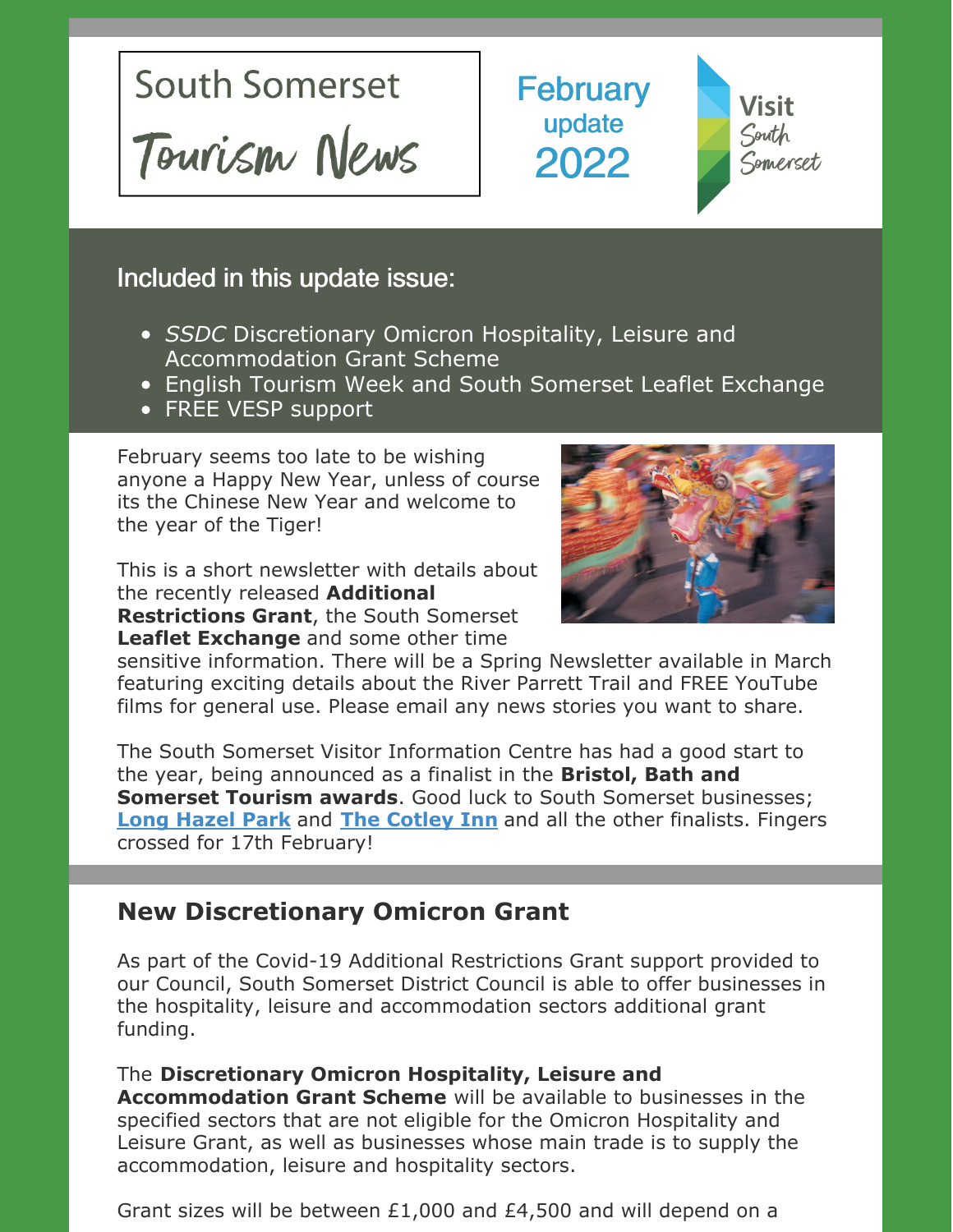businesses fixed costs, number of employees and business size.

Applications open on 10am on Wednesday 2 February 2022 and close at 5pm on **Wednesday 9 February 2022**.

To be eligible to apply, applicants must:

- Be located within South Somerset.
- Have been adversely impacted by the Covid-19 pandemic and the rise in cases associated with the Omicron variant.
- Have been trading as of the  $30<sup>th</sup>$  December 2021 (please see trading definition in the **guidance [document](https://www.southsomerset.gov.uk/media/5300/south-somerset-district-council-discretionary-omicron-scheme-guidance-v2.pdf) here**).
- Have a minimum of £1,200 per annum fixed business costs.
- Operate within, or supply the below sectors:
	- **Hospitality** For the purposes of this scheme, a hospitality business can be defined as a business whose main function is to provide a venue for the consumption and sale of food and drink.
	- **Leisure** For the purposes of this scheme, a leisure business can be defined as a business that provides opportunities, experiences and facilities, in particular for culture, recreation, entertainment, celebratory events and days and nights out. Gyms in occupation of business rateable premises and are the current liable party for business rates
	- **Accommodation** For the purposes of this scheme, an accommodation business can be defined as a business whose main lodging provision is used for holiday, travel or other purposes
	- **Personal Care businesses** in occupation of business rateable premises and are the current liable party for business rates

Before applying for the discretionary grant scheme, we request that business owners check their eligibility against the Government's Omicron Hospitality and Leisure Grant. This includes businesses operating within Leisure, Hospitality and Accommodation who pay business rates.

Find more information on this grant scheme here: **[www.southsomerset.gov.uk/omicronbusinessgrant](http://www.southsomerset.gov.uk/omicronbusinessgrant)**

The online application form can be found here: **[www.southsomerset.gov.uk/omicronarg](http://www.southsomerset.gov.uk/omicronarg)**.

We encourage businesses to read the Omicron Discretionary Grant guidance before applying. This guidance can be viewed here: **[www.southsomerset.gov.uk/omicronarg](http://www.southsomerset.gov.uk/omicronarg)**

Our Customer Connect team are experiencing an incredibly high number of calls. If you need any assistance in completing the form, contact the grants team on: **[restart@southsomerset.gov.uk](mailto:restart@southsomerset.gov.uk)** and title the email South Somerset District Council's Hospitality Support Scheme application support.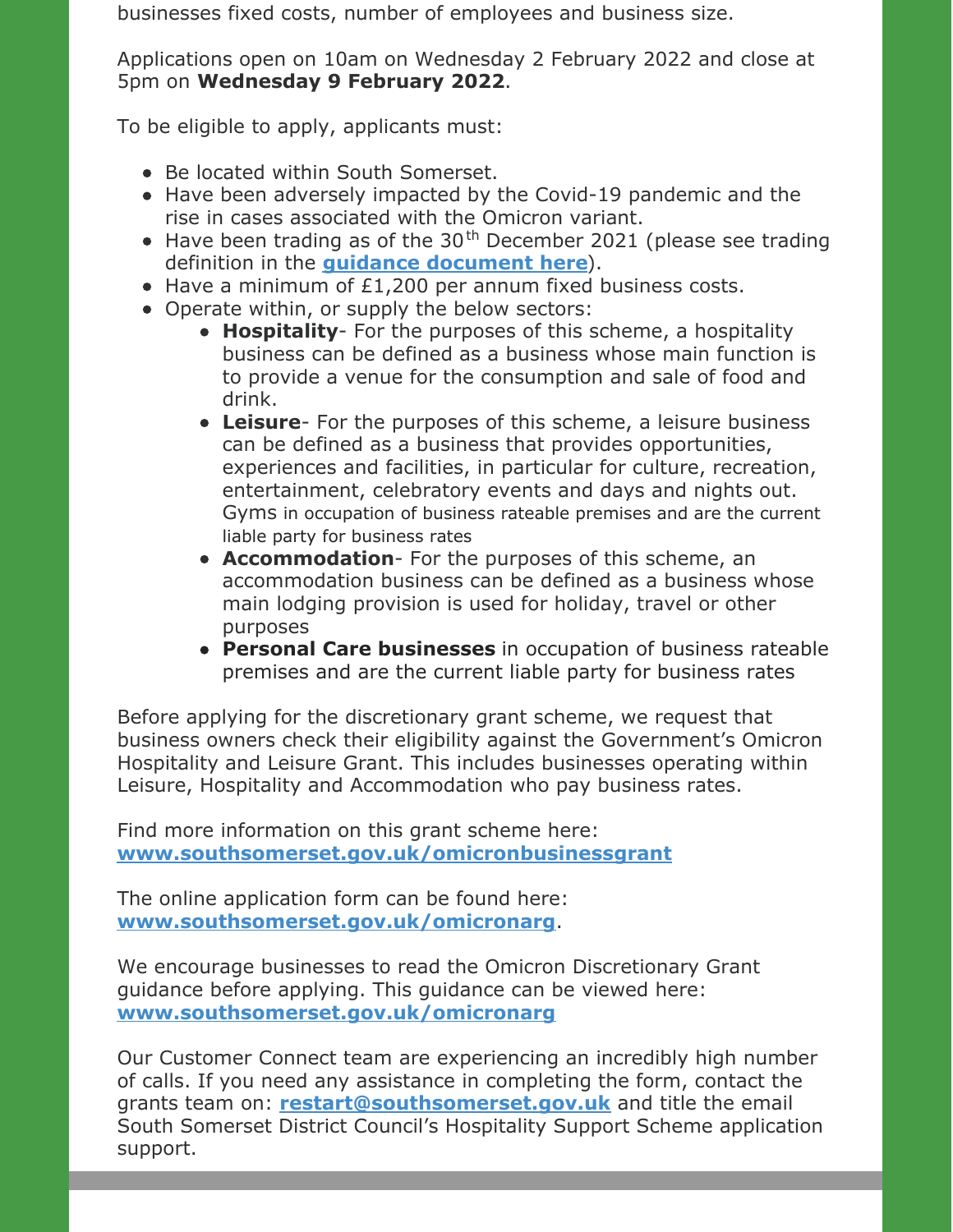## **English Tourism Week and South Somerset Leaflet Exchange 2022**

English Tourism Week is set to return on 18th -27th March 2022 to celebrate the sector and champion its significant contribution to the UK economy. The event is an ideal opportunity to promote and support the industry's recovery. It will also kickstart the 2022 season and inspire visitors to continue experiencing the delights of staycations.

A toolkit will be available from **Visit [England](https://www.visitbritain.org/english-tourism-week)** soon to help share the message on social channels, using the hashtag *#EnglishTourismWeek22.*

As part of Tourism week, we are hosting the **South Somerset Leaflet Exchange** on Tuesday March 22nd (10am - 12 noon) at Westlands Entertainment Venue. If you are a tourism business in South Somerset, this is an ideal opportunity to network with colleagues and exchange your promotional materials to business across the district and beyond.

The event is open to all food outlets, attractions and accommodation providers however priority will be give to South Somerset businesses if we need to reduce numbers. If your business has promotional material and you would like a stand, please get in touch by **[email](mailto:tourism@southsomerset.gov.uk)**. Businesses looking to collect material are very welcome to call in between 10 and 12 noon.

We would appreciate your help with promoting this event, and have

produced a poster for you to share. Click **[here](https://files.constantcontact.com/1af0b229001/566fd274-05be-4d04-bba8-37377b90493b.pdf)** to download the poster. Thank you. Please get in touch if you have any questions.

# **Visitor Economy Support Programme (VESP) News**



#### *Somerset Visitor Economy Innovation Grant Scheme*

Somerset Country Council are seeking applications to our new grant scheme from businesses operating within the Somerset Visitor Economy.

Grants of between £25,000 and £40,000 are available for Somerset SME businesses (Small and Medium Size Businesses of up to 250 employees), partnership of businesses, or community organisations wishing to **introduce and implement a project that delivers genuinely new provision for visitors** to the County. Projects will need to be completed in 2022, but also demonstrate sustainable impact into future years.

Grants will be match funded, with the applicant expected to meet 35% of the project costs and the grant meeting the remaining 65% of the project costs.

A qualifying project or scheme will fall into one or more of these four priority categories.

1. Enhancing the higher spend customer markets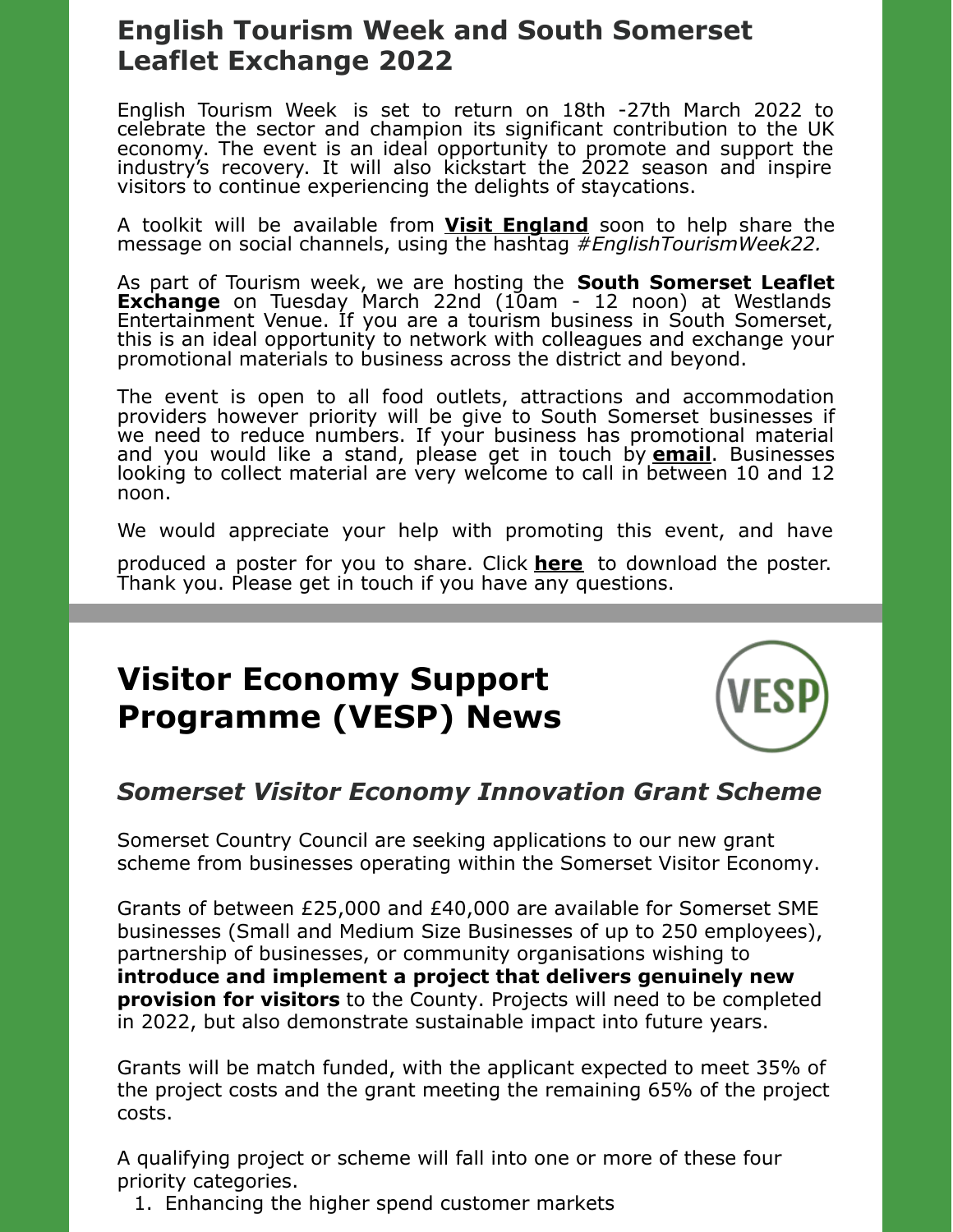- 2. Genuinely new service provision for Somerset
- 3. 'Shoulder' season visitor opportunities. That is extending the main tourism season. Additionally they will consider out of season opportunities that are likely to have significant impact on the visitor economy
- 4. New networks/partnerships that consolidate activity into a package that enhances the visitor experience

It is recommended that applicants carefully read **the [guidelines](https://somersetcc.sharepoint.com/:b:/s/SCCPublic/EcD8R4ita0dEhTEQk4-BdnwBuxx2h9JYJFzdiV6xEqQ3nw?e=BiXDLK)** before making an application. The guidelines explain what SCC are looking for, the scoring and the application process.

Applications need to be via **this [form](https://services.somerset.gov.uk/vesp-application)** and will close on Monday 14 March 2022 after which point the applications will be assessed. The number of grants available under this scheme is limited, so the grant assessment process is competitive.

#### *Somerset VESP Skills Sessions for 2022*

The VESP programme is offering a series of short but very focused sessions on topics such as **Understanding Web Analytics** and **Google My Business**. The sessions are FREE, delivered online and only take one hour.

- Search Engine Optimisation 9th February 11.30am -12.30pm
- Google My Business 10th February 4.30pm 5.30pm
- What Makes a Good Website? 15th February 4.30pm 5.30pm
- Understanding Web Analytics 24th February 11.30am 12.30pm
- Defining a USP for your business and telling your story 25th February 11.00am - 12noon
- Creating Content for Online Marketing 2nd March 2.00pm 3.00pm
- Good Images for Online Marketing 8th March 11.00am 12noon
- Direct Marketing 10th March 11.00am 12noon

To book or for more information email: **[karen@karendonnellyassociates.com](mailto:karen@karendonnellyassociates.com)**

## *FREE business and digital support*

Only a few weeks remain for leisure and hospitality sector businesses to take advantage of the FREE Visitor Economy Support Programme. This scheme provides **1-2-1 unique diagnostic consultanc**y from sector specialists, tailored to your business.

The scheme closes at the end of February, over 250 businesses have benefited so far from this unique initiative that has delivered strong benefits and vastly improved business performance.

It is open to many parts of the visitor economy, whether that is hospitality, retailers, creatives, food and drink producers and more.

Take advantage of this now by registering here - **https://www.visit[exmoor.co.uk/business-hub/vesp](https://www.visit-exmoor.co.uk/business-hub/vesp)**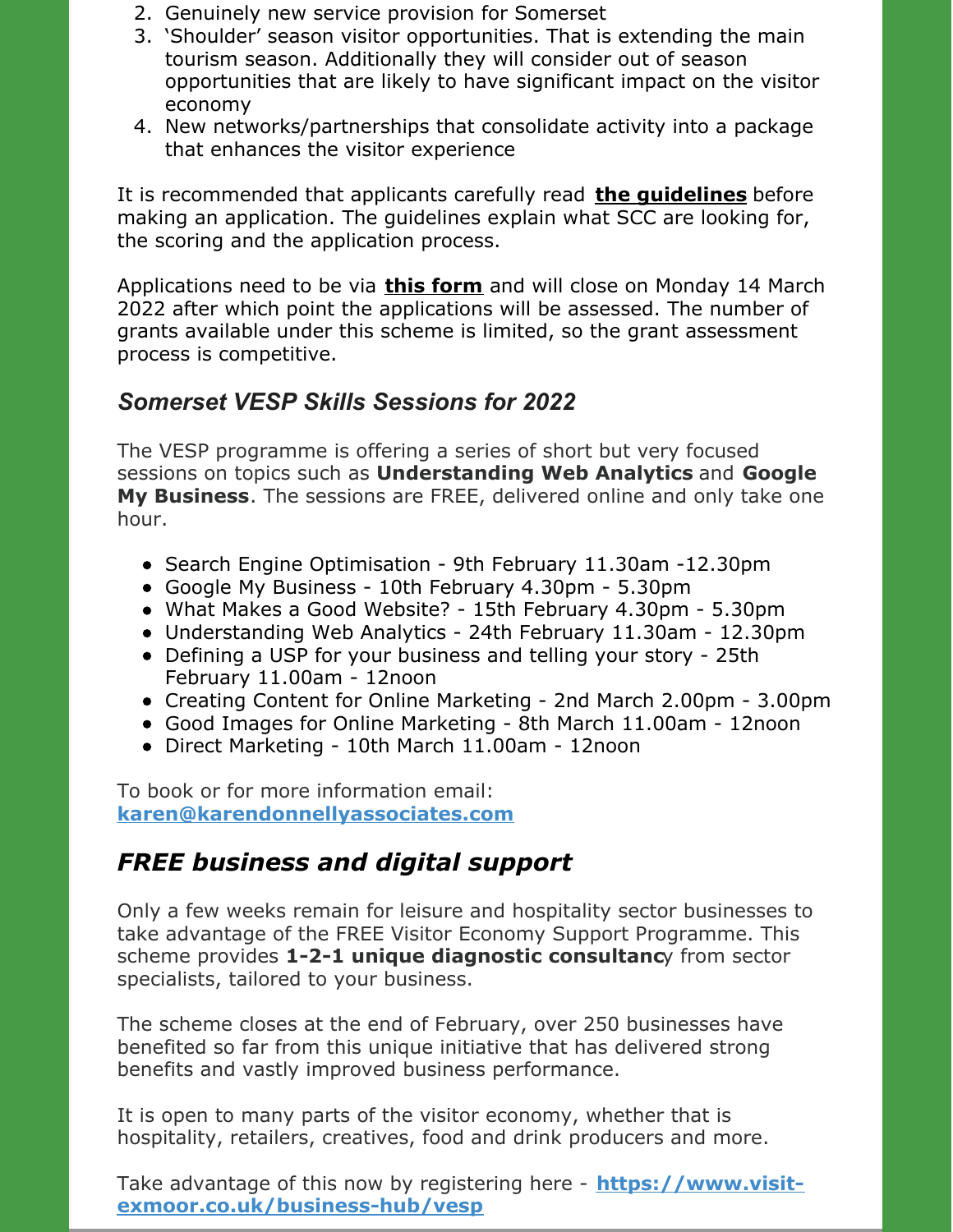#### **Visit South Somerset Website Update**

Some stats since launch, end July 2021…

- $\bullet$  18,000 + Users have visited the site
- $\bullet$  72,500 + page views across the site
- The home page is the most visited page resulting in more than 142,000 impressions so far. From here the average number of pages a person then visits is 4 to 5.
- The most popular pages consistently rank as our Country Parks, Things to Do section, Stay and What's On
- The new Things to Do Guide has had more than 8,000 impressions and we have already had to reprint Dog Friendly Days Out for the information centre due to ongoing demand. A reprint and update will also be done for Things to Do for the new season as these have proved extremely popular with both residents and visitors.
- 80% of users are UK based, 12% are USA based and the rest are worldwide
- More than 50% of users are viewing the site on a mobile device. Do make sure that your websites are in a responsive design – so that they can be viewed properly across all devices.

Just a reminder that if you are not listed or know of any fellow tourism business that should be on here (accommodation, places to eat/drink, attractions), please do complete the submission form.

Given the amount of traffic and visitors that continues to grow and return, it really makes sense to be on it.

Things to Do/ Accommodation Listings, please complete **[here](https://consultation.southsomerset.gov.uk/commercial-services-and-income-generation/free-visit-south-somerset-website-listing/)**:

If you are a food and drink businesses and want a listing - please drop the team an **[email](mailto:tourism@southsomerset.gov.uk)** for more information.

#### **South West How's Business Survey – December and the year overall 2021**

To help us receive up-to-date feedback on how the tourism industry in the South West is performing, we would be grateful if you could please complete the attached South West How's Business Survey link below for December & 2021.

The survey not only looks at December 2021 performance but also contains some key indicators for the year overall so it would be really beneficial for future funding and tourism support.

The survey link is: **<https://survey.sogosurvey.com/r/Dk31bw>**

Thank you for helping with this important data collection programme.

## Anything to contribute?